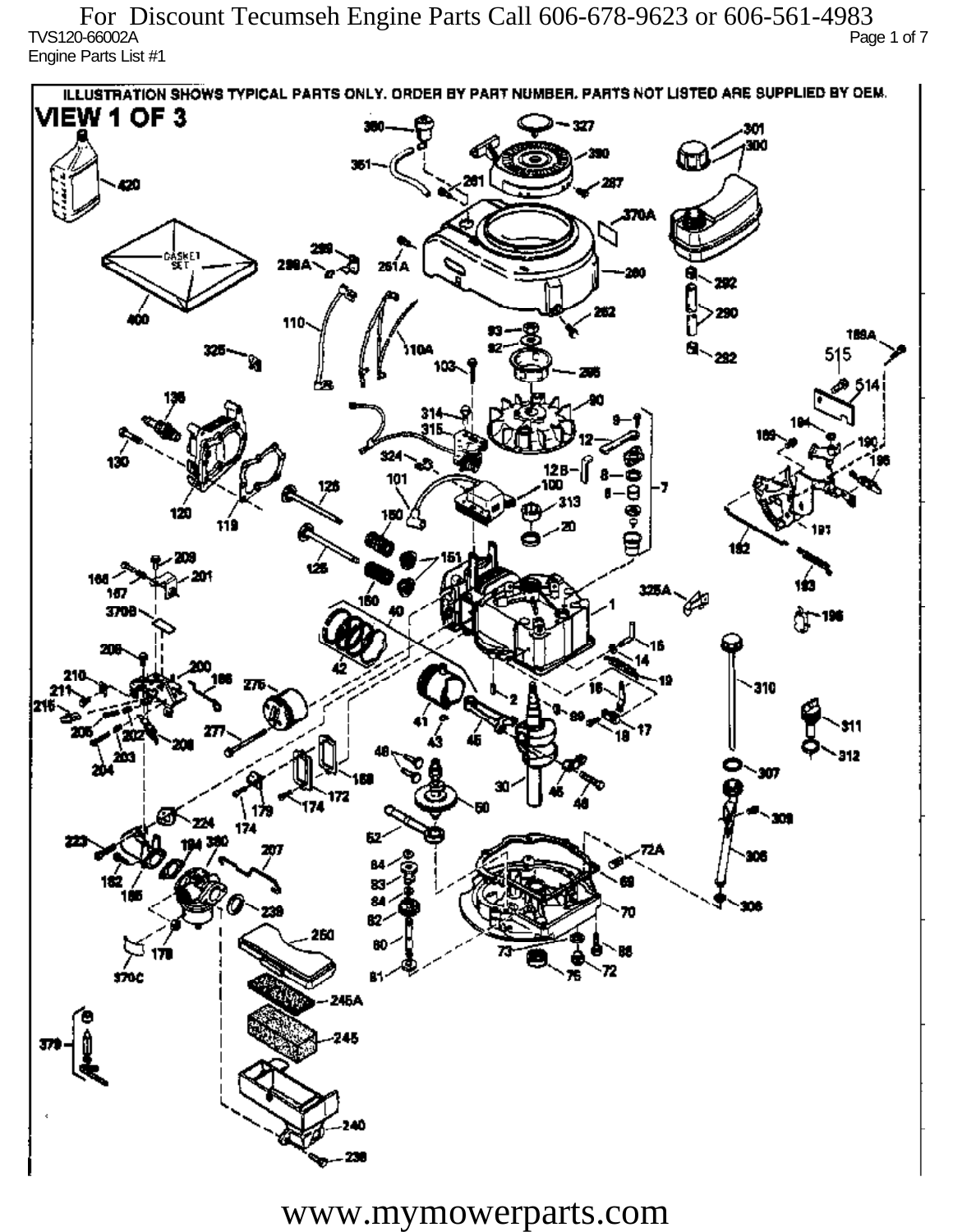| Ref # Part Number    |    | Qty Description                             |  |  |
|----------------------|----|---------------------------------------------|--|--|
| 36478A               | 1. | Cylinder (Incl. 2,7,20 & 125)               |  |  |
| 2 26727              |    | 2 Dowel Pin                                 |  |  |
| 6 33734              |    | <b>Breather Element</b>                     |  |  |
| 7 36557              |    | Breather Ass'y. (Incl. 6 & 12A)             |  |  |
| 12A 36558            |    | <b>Breather Cover &amp; Tube</b>            |  |  |
| 14 28277             |    | Washer                                      |  |  |
| 15 30589             |    | Governor Rod                                |  |  |
| 16 32651             |    | Governor Lever                              |  |  |
| 17 31335             |    | Governor Lever Clamp                        |  |  |
| 18 651018            |    | 1 Screw, Torx T-15, 8-32 x 19/64"           |  |  |
| 19 35998             |    | 1 Extension Spring                          |  |  |
| 20 32600             |    | Oil Seal                                    |  |  |
| 30 34570A            |    | Crankshaft                                  |  |  |
| 40 36073             |    | Piston, Pin & Ring Set (Std.)               |  |  |
| 40 36074             |    | 1 Piston, Pin & Ring Set (.010" OS)         |  |  |
| 40 36075             |    | 1 Piston, Pin & Ring Set (.020" OS)         |  |  |
| 41 36070             |    | 1 Piston & Pin Ass'y. (Std.) (Incl. 43)     |  |  |
| 41 36071             |    | 1 Piston & Pin Ass'y. (.010" OS) (Incl. 43) |  |  |
| 41 36072             |    | 1 Piston & Pin Ass'y. (.020" OS) (Incl. 43) |  |  |
| 42 36076             |    | Ring Set (Std.)                             |  |  |
| 42 36077             |    | Ring Set (.010" OS)                         |  |  |
| 42 36078             |    |                                             |  |  |
| 43 20381             |    | Ring Set (.020" OS)                         |  |  |
|                      |    | 2 Piston Pin Retaining Ring                 |  |  |
| 45 32875A            |    | Connecting Rod (Incl. 46)                   |  |  |
| 46 32610A            |    | 2 Connecting Rod Bolt                       |  |  |
| 48 27241             |    | 2 Valve Lifter                              |  |  |
| 50 35992             |    | Camshaft (MCR)                              |  |  |
| 52 29914             |    | 1 Oil Pump Ass'y.                           |  |  |
| 69 35261             |    | 1 * Mounting Flange Gasket                  |  |  |
| 70 34311D            |    | 1 Mounting Flange (Incl. 72 thru 83)        |  |  |
| 72 36083             | 1. | Oil Drain Plug                              |  |  |
| 75 27897             |    | Oil Seal                                    |  |  |
| 80 30574A            |    | <b>Governor Shaft</b>                       |  |  |
| 81 30590A            |    | Washer                                      |  |  |
| 82 30591             |    | Governor Gear Ass'y. (Incl. 81)             |  |  |
| 83 30588A            |    | 1 Governor Spool                            |  |  |
| 86 650488            |    | 6 Screw, 1/4-20 x 1-1/4"                    |  |  |
| 89 611004            |    | <b>Flywheel Key</b>                         |  |  |
| 90 611112            |    | 1 Flywheel                                  |  |  |
| 92 650815            |    | <b>Belleville Washer</b>                    |  |  |
| 93 650816            |    | <b>Flywheel Nut</b>                         |  |  |
| 100 34443A           |    | 1 Solid State Ignition                      |  |  |
| 101 610118           |    | <b>Spark Plug Cover</b>                     |  |  |
| 103 651007           |    | 2 Screw, Torx T-15, 10-24 x 15/16"          |  |  |
| 110 34961            | 1. | <b>Ground Wire</b>                          |  |  |
| 119 36477            |    | * Cylinder Head Gasket                      |  |  |
| 120 36476            |    | 1 Cylinder Head                             |  |  |
| 125 36471            |    | 1 Exhaust Valve (Std.) (Incl. 151)          |  |  |
| 125 36472            |    | 1 Exhaust Valve (1/32" OS) (Incl. 151)      |  |  |
| 126 29314B           |    | 1 Intake Valve (Std.) (Incl. 151)           |  |  |
| 126 29315C           |    | Intake Valve (1/32" OS) (Incl. 151)         |  |  |
| 130 6021A            |    | 6 Screw, 5/16-18 x 1-1/2"                   |  |  |
| 135 35395            |    | Resistor Spark Plug (RJ19LM)                |  |  |
| 150 35991            |    | 2 Valve Spring                              |  |  |
| 151 31673            |    | 2 Valve Spring Cap                          |  |  |
| 169 27234A           |    | * Valve Cover Gasket                        |  |  |
| 172 32755            |    | 1 Valve Cover                               |  |  |
| 174 30200            |    | 2 Screw, 10-24 x 9/16"                      |  |  |
| www.mymowerparts.com |    |                                             |  |  |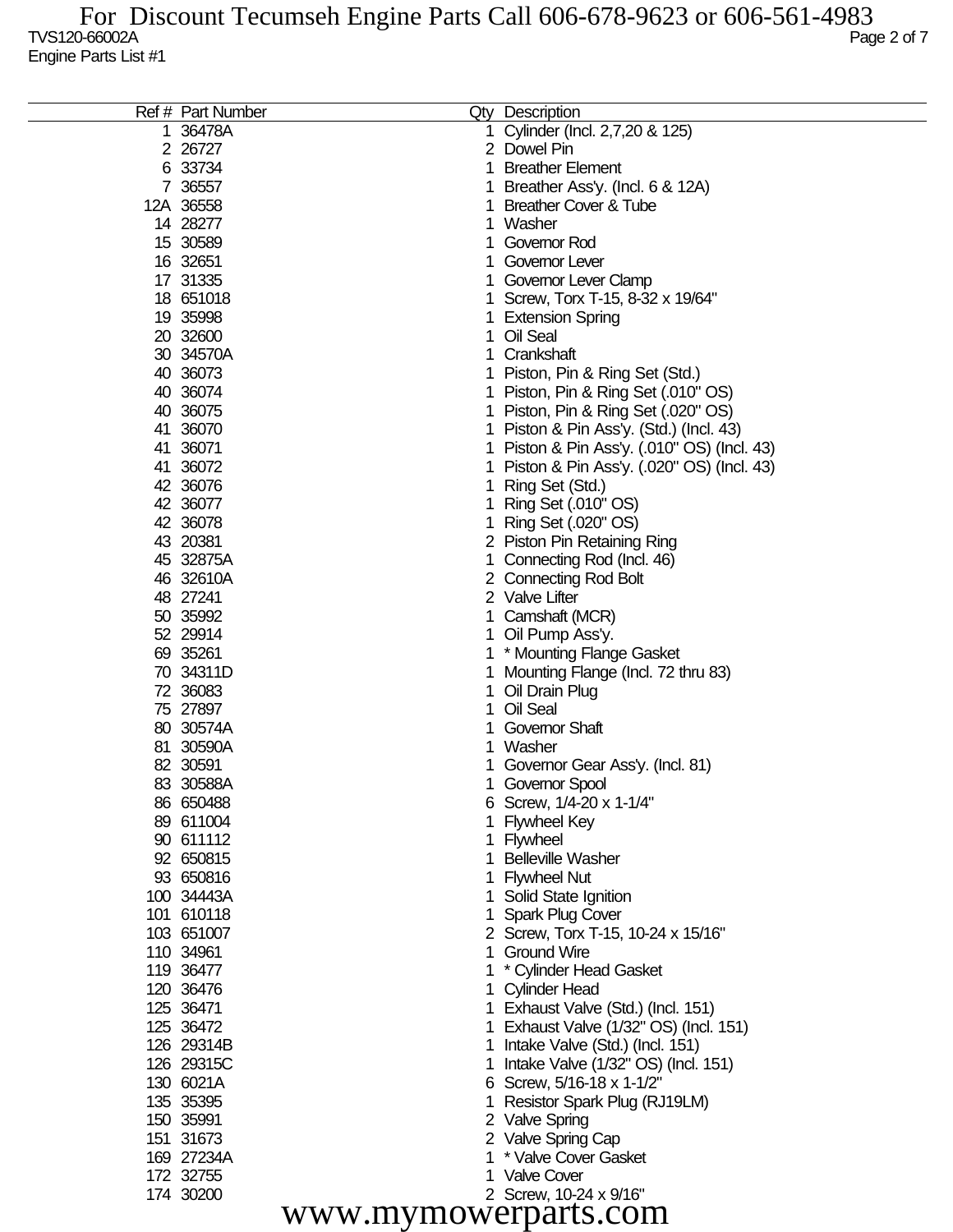| Ref # Part Number |   | Qty Description                                                                                                             |
|-------------------|---|-----------------------------------------------------------------------------------------------------------------------------|
| 178 29752         |   | 2 Nut & Lock Washer, 1/4-28                                                                                                 |
| 182 6201          |   | 2 Screw, 1/4-28 x 7/8"                                                                                                      |
| 184 26756         |   | * Carburetor To Intake Pipe Gasket                                                                                          |
| 185 36544         | 1 | Intake Pipe                                                                                                                 |
| 186 36255         |   | Governor Link                                                                                                               |
| 189 650839        |   | 2 Screw, 1/4-20 x 3/8"                                                                                                      |
| 191 36559         |   | S.E. Brake Bracket (Incl. 195)                                                                                              |
| 195 610973        |   | Terminal                                                                                                                    |
| 200 35999         |   | <b>Control Bracket</b>                                                                                                      |
| 207 36200         |   | <b>Throttle Link</b>                                                                                                        |
| 209 30200         |   | 2 Screw, 10-24 x 9/16"                                                                                                      |
| 223 650451        |   | 2 Screw, 1/4-20 x 1"                                                                                                        |
| 224 34690A        |   | 1 * Intake Pipe Gasket                                                                                                      |
| 238 650806        |   | 2 Screw, 10-32 x 5/8"                                                                                                       |
| 239 34338         | 1 | * Air Cleaner Gasket                                                                                                        |
| 240 36743         |   | Air Cleaner Body                                                                                                            |
| 245 36745         |   | Air Cleaner Filter                                                                                                          |
|                   |   |                                                                                                                             |
| 260 36756         |   | <b>Blower Housing</b>                                                                                                       |
| 261 30200         |   | 2 Screw, 10-24 x 9/16"                                                                                                      |
| 262 650831        |   | 2 Screw, 1/4-20 x 1/2"                                                                                                      |
| 275 36491         |   | 1 Muffler (Incl. 277)                                                                                                       |
| 277 650988        |   | 2 Screw, 1/4-20 x 2-5/16"                                                                                                   |
| 284 36663         |   | 1 Muffler Deflector (Incl. 284A) (Option al)                                                                                |
| 284A 650760       | 1 | Screw, 8-32 x 3/8" (Optional)                                                                                               |
| 285 35000A        | 1 | <b>Starter Cup</b>                                                                                                          |
| 287 650926        |   | 2 Screw, 8-32 x 21/64"                                                                                                      |
| 290 34357         |   | 1 Fuel Line                                                                                                                 |
| 292 26460         |   | 2 Fuel Line Clamp                                                                                                           |
| 300 36757         |   | 1 Fuel Tank (Incl. 292 & 301)                                                                                               |
| 301 36246         |   | 1 Fuel Cap                                                                                                                  |
| 305 35577         |   | Oil Fill Tube                                                                                                               |
| 306 36832         |   | $*$ "O"-Ring                                                                                                                |
| 307 35499         |   | "O"-Ring                                                                                                                    |
| 309 650562        |   | Screw, 10-32 x 1/2"                                                                                                         |
| 310 35578         |   | <b>Dipstick</b>                                                                                                             |
| 313 34080         |   | 1 Spacer                                                                                                                    |
| 370K 36695        |   | <b>Starter Decal</b>                                                                                                        |
| 370B 35977        |   | <b>Caution Decal</b>                                                                                                        |
| 370A 36261        |   | 1 Lubrication Decal                                                                                                         |
| 380 632742        |   | Carburetor (Incl. 184)                                                                                                      |
| 390 590694        |   | 1 Rewind Starter (NOTE: This engine could hav e been built                                                                  |
|                   |   | with 590737 starter).                                                                                                       |
| 400 36481         |   | 1 * Gasket Set (Incl. items marked PK i n notes) Incl. part #'s:<br>26756 (1), 27234A (1), 33735 (1), 36832 (1), 34338 (1), |
|                   |   | 34690A (1), 35261 (1), 36477 (1)                                                                                            |
| 420 730225        |   | 1 SAE 30 4-Cycle Engine Oil (Quart)                                                                                         |

## www.mymowerparts.com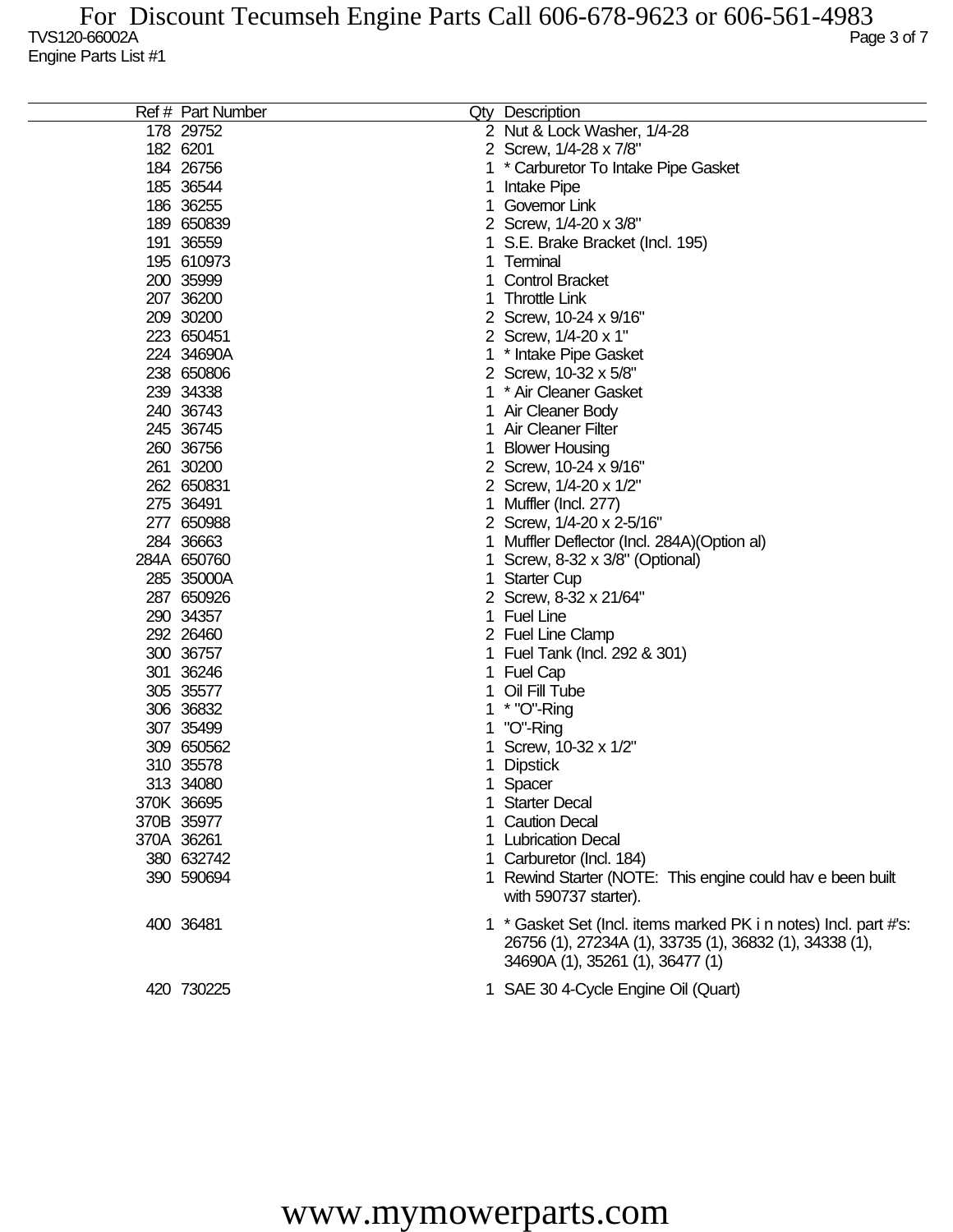$T$ VS120-66002A Page 4 of 7 Engine Parts List #2 For Discount Tecumseh Engine Parts Call 606-678-9623 or 606-561-4983



www.mymowerparts.com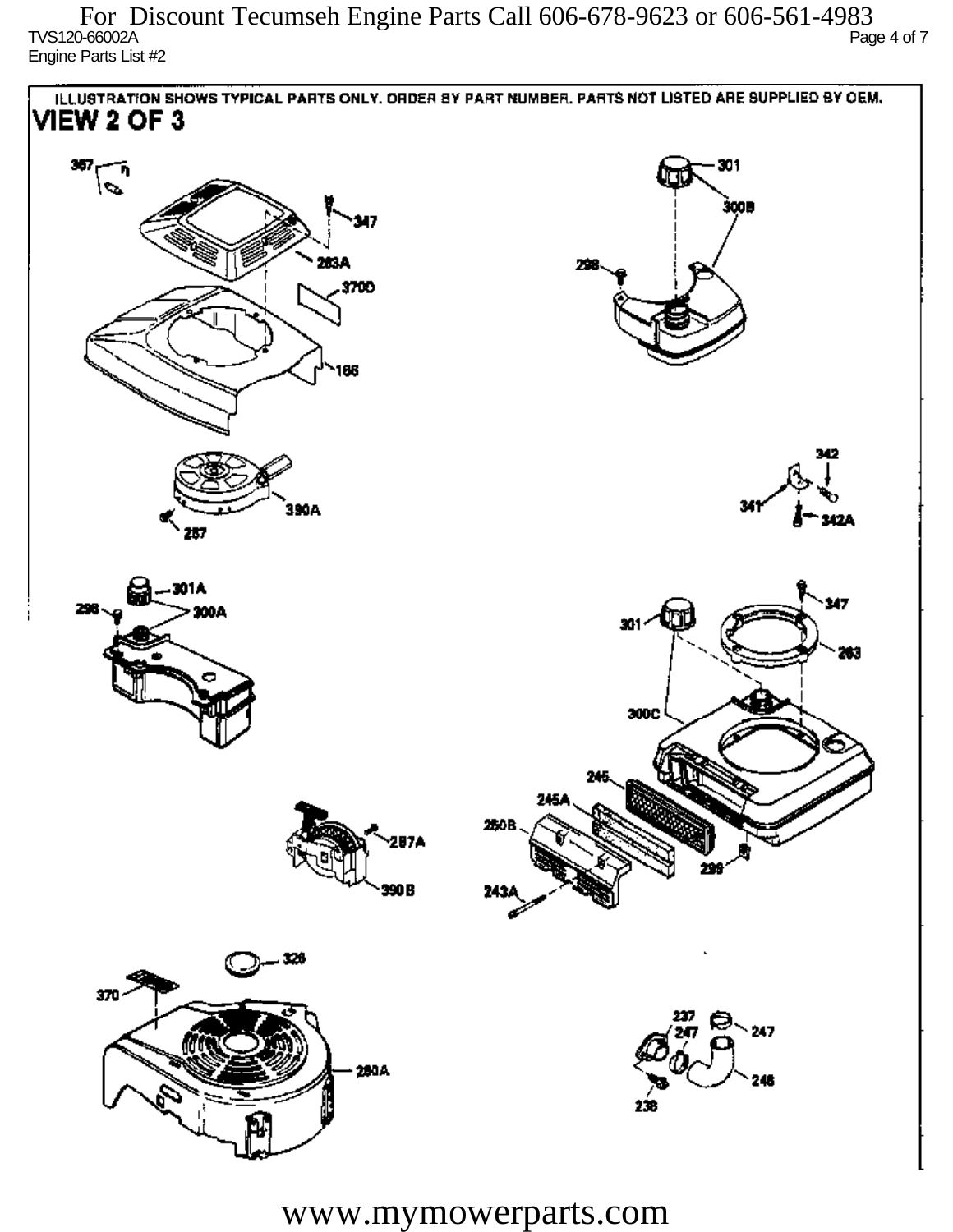| Ref # Part Number | Qtv | Description                                                                         |
|-------------------|-----|-------------------------------------------------------------------------------------|
| 12A 36558         |     | Breather Cover & Tube                                                               |
| 92 650815         |     | <b>Belleville Washer</b>                                                            |
| 191 36559         |     | 1 S.E. Brake Bracket (Incl. 195)                                                    |
| 238 650806        |     | 2 Screw, 10-32 x 5/8"                                                               |
| 245 36745         |     | 1 Air Cleaner Filter                                                                |
| 263A 36758        |     | <b>Starter Grill</b>                                                                |
| 284 36663         |     | 1 Muffler Deflector (Incl. 284A) (Option al)                                        |
| 284A 650760       |     | 1 Screw, 8-32 x 3/8" (Optional)                                                     |
| 287 650926        |     | 2 Screw, 8-32 x 21/64"                                                              |
| 298 28763         |     | 3 Screw, 10-32 x 35/64"                                                             |
| 301 36246         |     | 1 Fuel Cap                                                                          |
| 370K 36695        |     | 1 Starter Decal                                                                     |
| 370A 36261        |     | 1 Lubrication Decal                                                                 |
| 390 590694        |     | 1 Rewind Starter (NOTE: This engine could hav e been built<br>with 590737 starter). |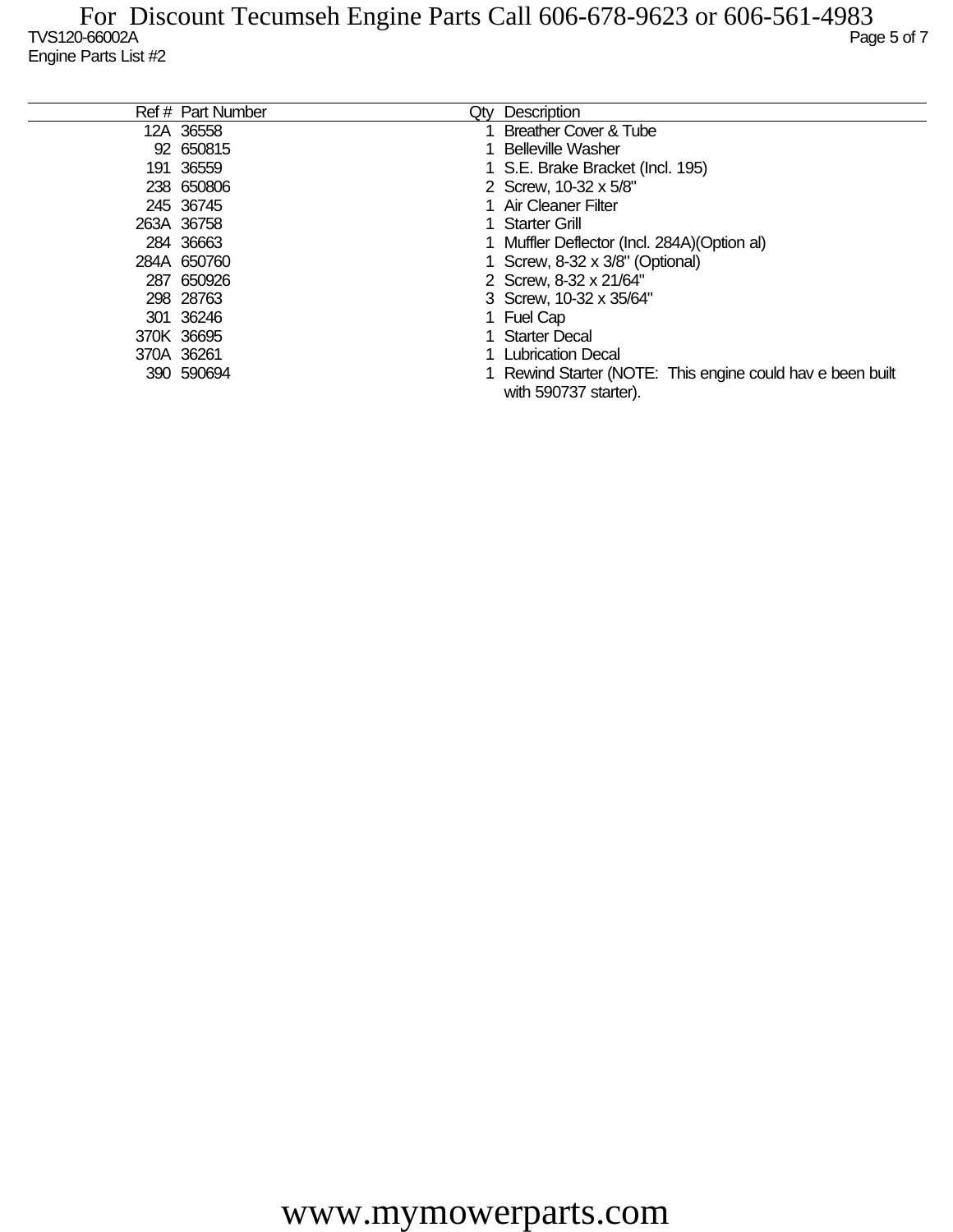$\overline{C}$  TVS120-66002A Page 6 of 7 Engine Parts List #3 For Discount Tecumseh Engine Parts Call 606-678-9623 or 606-561-4983



www.mymowerparts.com